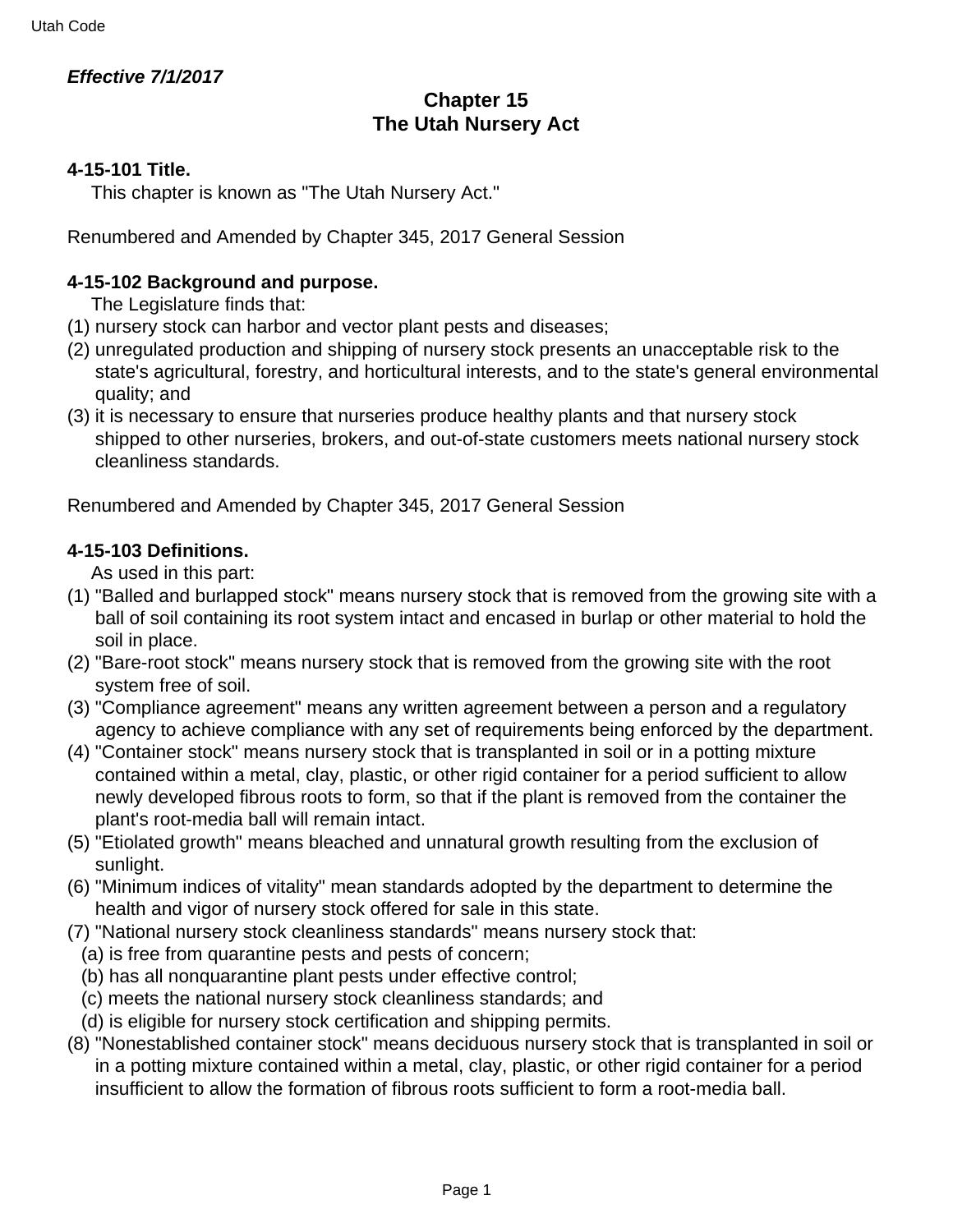- (9) "Nursery" means any place where nursery stock is propagated and grown for sale or distribution.
- (10) "Nursery agent" means a person who solicits or takes order for the sale of nursery stock, other than on the premises of a nursery or nursery outlet.
- (11) "Nursery outlet" means any place or location where nursery stock is offered for wholesale or retail sale.
- $(12)$ 
	- (a) "Nursery stock" means:
		- (i) all plants, whether field grown, container grown, or collected native plants;
		- (ii) trees, shrubs, vines, grass sod;
		- (iii) seedlings, perennials, biennials; and
		- (iv) buds, cuttings, grafts, or scions grown or collected or kept for propagation, sale, or distribution.
	- (b) "Nursery stock" does not mean:
		- (i) dormant bulbs, tubers, roots, corms, rhizomes, or pips;
		- (ii) field, vegetable, or flower seeds; or
		- (iii) bedding plants, annual plants, florists' greenhouse or field-grown plants, or flowers or cuttings.
- (13) "Packaged stock" means bare-root stock that is packed either in bundles or in single plants with the roots in some type of moisture-retaining material designed to retard evaporation and hold the moisture-retaining material in place.
- (14) "Pests of concern" means a nonquarantine pest that:
	- (a) is not known to occur in the state, or that has a limited distribution within the state; and
	- (b) has the potential to negatively impact nursery stock health or pose an unacceptable economic or environmental risk.
- (15) "Place of business" means each separate nursery, or nursery outlet, where nursery stock is offered for sale, sold, or distributed.
- (16) "Plant pests" means:
	- (a) the egg, pupal, and larval stage, as well as any other living stage of any insect, mite, nematode, slug, snail, protozoa, or other invertebrate animal;
	- (b) bacteria;
	- (c) fungi;
	- (d) parasitic plant or a reproductive part of a parasitic plant;
	- (e) virus or viroid;
	- (f) phytoplasma; or
	- (g) any infectious substance that can injure or cause disease or damage in any plant.
- (17) "Quarantine pest" means a pest that poses potential negative economic or environmental impact to an area in which the pest currently:
	- (a) does not exist; or
- (b) exists, but its presence is not widely distributed or is being officially controlled.
- (18) "Shipping permit or certificate of inspection" means a sticker, stamp, imprint, or other document that accompanies nursery stock shipped intrastate and documents that the originating nursery:
	- (a) is licensed; and
	- (b)
		- (i) has stock that has passed annual inspection; or
		- (ii) produces stock that meets the National Nursery Stock Compliance Standard.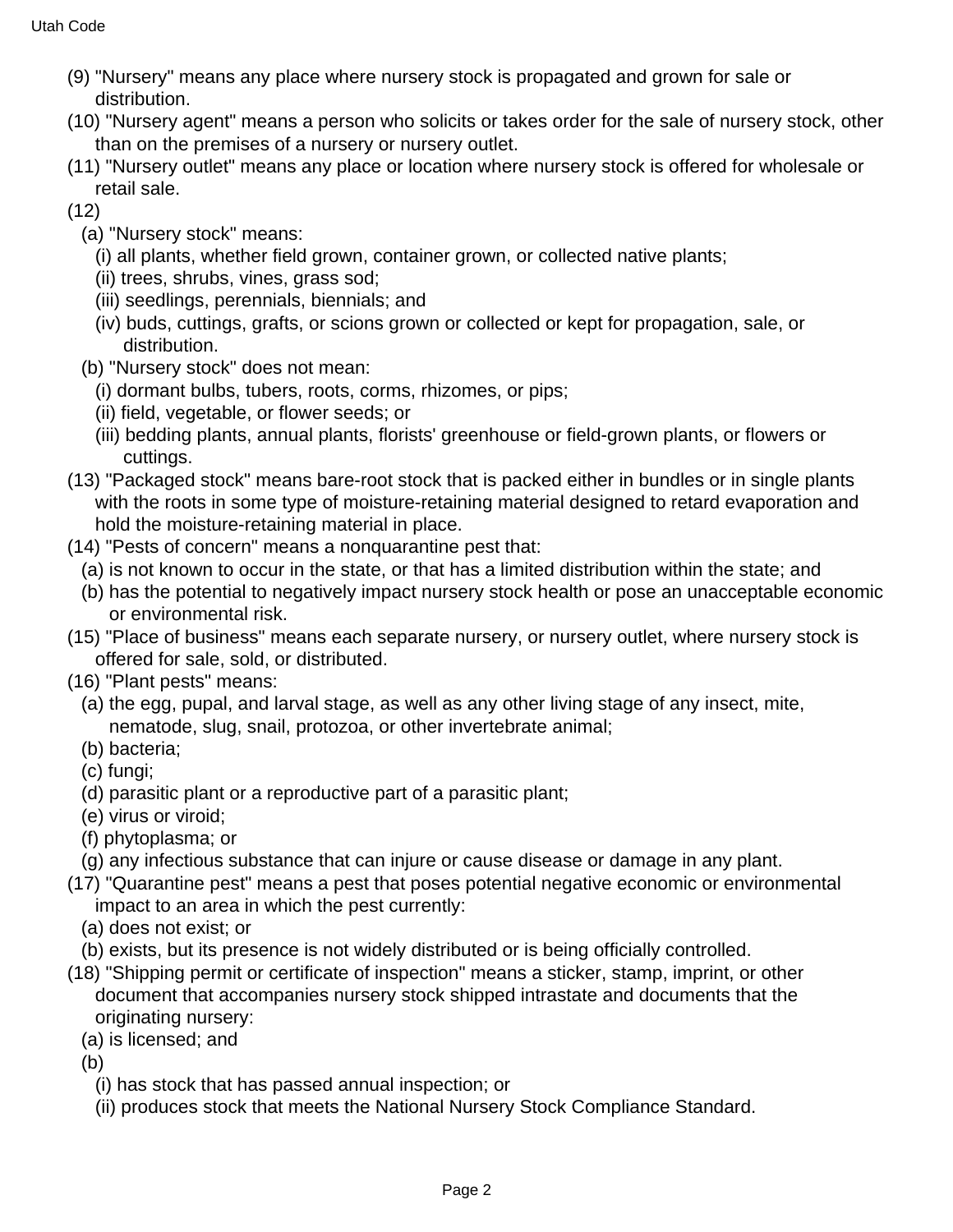Renumbered and Amended by Chapter 345, 2017 General Session

## **4-15-104 Department authorized to make and enforce rules.**

 The department is authorized, subject to Title 63G, Chapter 3, Utah Administrative Rulemaking Act, to make and enforce rules necessary to administer and enforce this chapter.

Renumbered and Amended by Chapter 345, 2017 General Session

#### **4-15-105 Unlawful to offer nursery stock for sale or to solicit orders for nursery stock without license.**

 It is unlawful for any person in this state to offer nursery stock for sale at a nursery or nursery outlet, or to solicit or receive orders for nursery stock for a person who regularly engages in the business of operating a nursery or nursery outlet, without a license issued by the department.

Renumbered and Amended by Chapter 345, 2017 General Session

#### **4-15-106 License -- Application -- Fees -- Expiration -- Renewal.**

- (1)
	- (a) Application for a license to operate a nursery or nursery outlet or to solicit or receive orders of nursery stock for a person regularly engaged in the business of operating a nursery or nursery outlet shall be made to the department on forms prescribed and furnished by the department.
	- (b) Upon receipt of a proper application and compliance with applicable rules, and payment of a license fee determined by the department according to Subsection 4-2-103(2) for each place of business where the applicant intends to offer nursery stock for wholesale or retail sale, or the payment of a fee determined by the department pursuant to Subsection 4-2-103(2) in the case of an agent, the commissioner, if satisfied the convenience and necessity of the industry and the public will be served, shall issue a license to engage in the otherwise proscribed activity through December 31 of the year in which the license is issued, subject to suspension or revocation for cause.
- (2) A license to operate a nursery or nursery outlet or an agent's license is renewable on or before December 31 of each year for a period of one year upon the payment of an annual license renewal fee determined by the department according to Subsection 4-2-103(2).

Renumbered and Amended by Chapter 345, 2017 General Session

## **4-15-107 Nursery stock for wholesale or retail sale -- Graded and sized -- Labels and tags -- Information to appear on label or tag.**

- (1) Each type of nursery stock delivered to a nursery or nursery outlet for subsequent wholesale or retail sale shall:
	- (a) be sized and graded in accordance with the applicable rules of the department; and
	- (b) bear a tag or label with the name, grade, size, and variety of the stock.
- (2) Each bundle, single lot, or single nursery stock sold at retail shall bear a secure tag or label with the common or botanical name, grade, size, and variety of the stock legibly printed or written on the bundle, single lot, or single nursery stock.

Renumbered and Amended by Chapter 345, 2017 General Session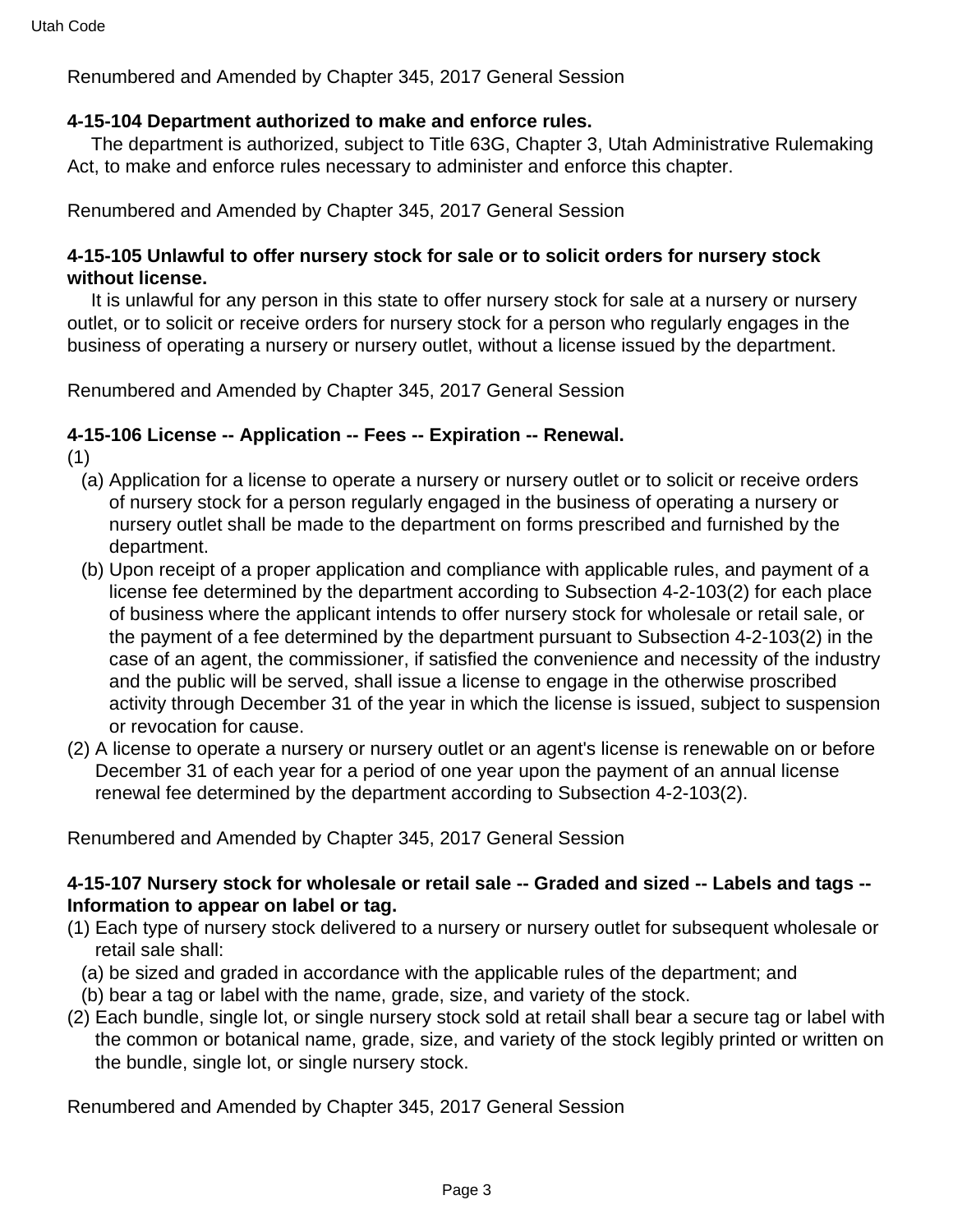#### **4-15-108 Inspection -- Issuance of certificate -- Destruction of infested or diseased stock.** (1)

- (a) Each nursery may be inspected by the department at least once each year.
- (b) If, upon the inspection described in Subsection (1)(a), it appears that the nursery and the nursery's stock are free of insect pests and plant disease, the department shall issue an inspection certificate to the nursery.
- (2)
	- (a) Each nursery outlet may be inspected by the department at least once each year during the period nursery stock is offered for retail sale.
	- (b) The department may issue an inspection certificate to a nursery outlet to permit the interstate shipment of nursery stock if the stock contemplated for shipment appears free of insect pests and plant disease.
- (3) Nursery stock found to be infested with insect pests or infected with plant disease shall be destroyed or otherwise treated as determined by the department.

Renumbered and Amended by Chapter 345, 2017 General Session

#### **4-15-109 Transport of out-of-state nursery stock to Utah -- Certificate of inspection to be filed with department by out-of-state nurseries -- Option in department to accept exchange list in lieu of certificate of inspection -- Imported stock to be tagged -- Treatment of stock not tagged.**

(1)

- (a) Subject to Subsection (1)(b), out-of-state nurseries and nursery outlets transporting nursery stock to a nursery or nursery outlet in this state shall annually deliver to the department a certified duplicate copy of the "state of origin" certificate of inspection for each such out-ofstate nursery or nursery outlet.
- (b) The department may accept and exchange a list of certified or licensed out-of-state nurseries or nursery outlets in lieu of a certificate of inspection for each such individual nursery or nursery outlet.
- (2) Nursery stock originating outside and imported into this state for customer delivery or for resale shall bear a tag:
	- (a) stating that the nursery stock has been inspected and certified free from plant pests and disease; and
	- (b) bearing the name and address of the shipper or consignor.
- (3) A shipment of nursery stock destined for delivery in this state that is not accompanied with the tag described in Subsection (2) may be:
	- (a) returned to the owner or consignor at the owner or consignor's expense; or
	- (b) destroyed, or otherwise disposed of, by the department without compensation to the owner or consignor.

Renumbered and Amended by Chapter 345, 2017 General Session

## **4-15-110 Nursery stock offered or advertised for sale -- Unlawful to misrepresent name, origin, grade, variety, quality, or vitality -- Information required in advertisements.**

- (1) A person shall not misrepresent the name, origin, grade, variety, quality, or indicia of vitality of any nursery stock advertised or offered for sale at a nursery or nursery outlet.
- (2) All advertisements of nursery stock shall clearly state the name, size, and grade of the stock where applicable.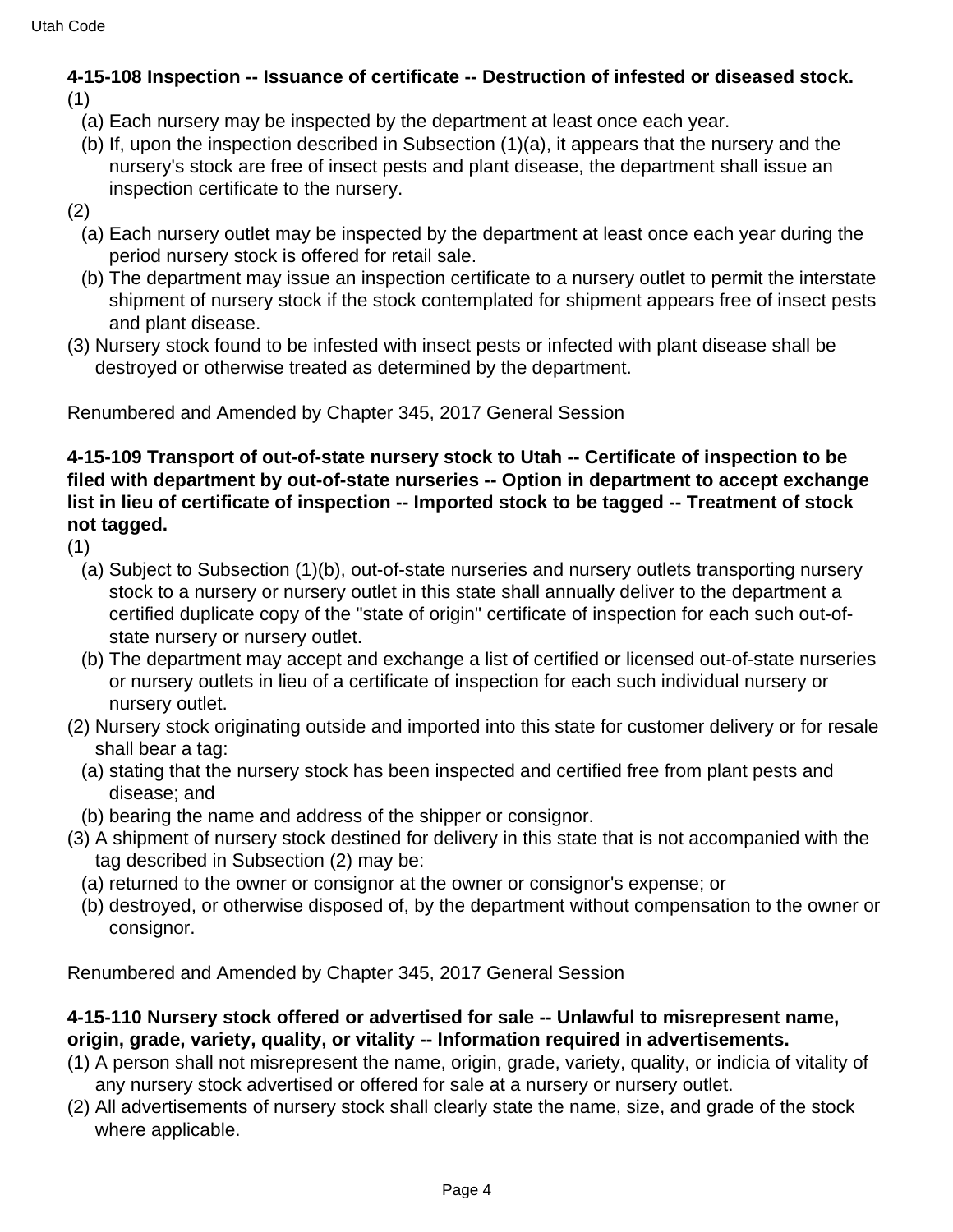Amended by Chapter 354, 2020 General Session

## **4-15-111 Infested or diseased stock not to be offered for sale -- Identification of "nonestablished container stock" -- Requirements for container stock -- Inspected and certified stock only to be offered for sale -- Prohibition against coating aerial plant surfaces.**

- (1) Nursery stock that is infested with plant pests, including noxious weeds, or infected with disease or that does not meet minimum indices of vitality may not be offered for sale.
- (2) All nonestablished container stock offered for sale shall be identified by the words "nonestablished container stock" legibly printed on a water resistant tag that states the length of time the stock has been planted or the date the stock was planted and may not be offered for sale in any manner that leads a purchaser to believe the stock is container stock.
- (3) All container stock offered for sale shall be established with a root-media mass that will retain its shape and hold together when removed from the container.
- (4) No nursery stock other than officially inspected and certified stock shall be offered for wholesale or retail sale in this state.
- (5) Colored waxes or other materials that coat the aerial parts of a plant and change the appearance of the plant surface are prohibited.

Renumbered and Amended by Chapter 345, 2017 General Session

# **4-15-112 Enforcement -- Inspection -- Stop sale order -- Procedure -- Warrants.**

- (1)
	- (a) The department may issue a "stop sale" order to any nursery or nursery outlet upon discovery or notification of a quarantine pest or pest of concern, or if the department has reason to believe the nursery is offering, advertising, or selling nursery stock in violation of Section 4-15-111.
	- (b) The "stop sale" order described in Subsection (1)(a) shall be in writing and no nursery stock subject to the order shall be advertised or sold, except upon subsequent written release by the department.
- (2)
	- (a) The department is authorized for the purpose of ascertaining compliance with this chapter to enter and inspect any nursery or nursery outlet where nursery stock is kept during the nursery or nursery outlet's business hours.
	- (b) If access for the purpose of inspection is denied, the department may proceed immediately to the nearest court of competent jurisdiction and obtain an ex parte warrant or its equivalent to permit inspection of the nursery or nursery outlet.

Renumbered and Amended by Chapter 345, 2017 General Session

## **4-15-113 Suspension or revocation -- Grounds -- Notice and hearing.**

- (1) Subject to Subsection (2), the department may suspend or revoke the license of any nursery, nursery outlet, or agent that violates Section 4-15-110 or 4-15-111.
- (2) A suspension or revocation shall not be effective until after the nursery, nursery outlet, or agent is afforded notice and a hearing.

Renumbered and Amended by Chapter 345, 2017 General Session